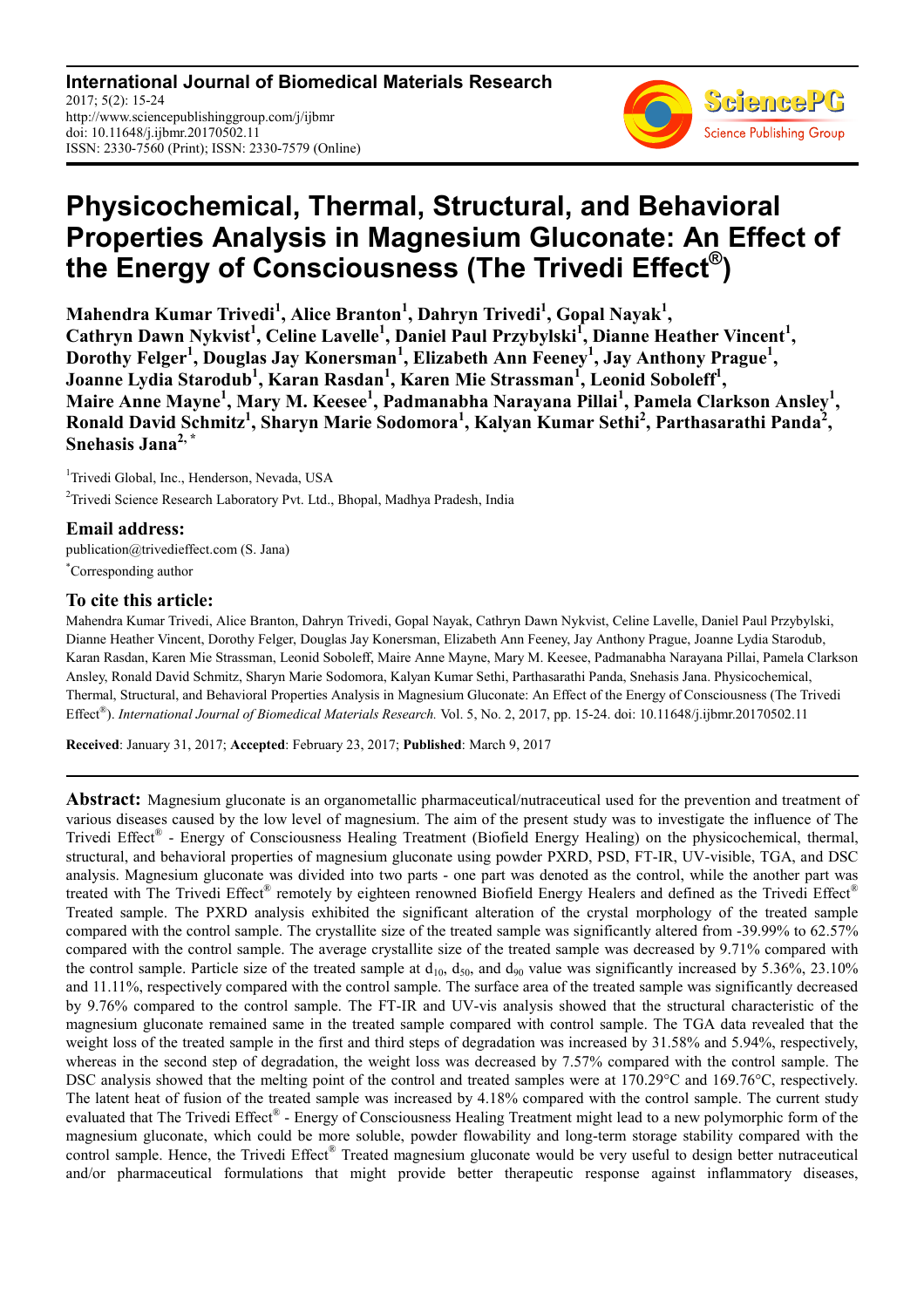immunological disorders, and other chronic infections.

**Keywords:** The Trivedi Effect® , Energy of Consciousness, Biofield Energy Healers, Magnesium Gluconate, PXRD, PSD, TGA, DSC

# **1. Introduction**

Magnesium ion  $(Mg^{2+})$  is a major intracellular ion and plays an important role in the regulation of tRNA and rRNA structures. This ion is also a crucial cofactor for many RNA and DNA processing enzymes as well as for those enzymes using AMP, ADP, or ATP as substrates [1-3]. Hence, magnesium ion is an essential mineral element in human and animal nutrition. It is also used as a metallotherapeutic agent to treat many diseases such as asthma, arrhythmias, acute myocardial infarction, gestational hypertension, preeclampsia and eclampsia [1-8]. Perioperative magnesium supplementation is found to be very useful in the management of postoperative pain by inhibiting postoperative hypomagnesia as well as reducing the incidence of postoperative shivering [9, 10]. Gluconic acid is a minor organic acid formed from glucose through a simple dehydrogenation reaction catalyzed by the glucose oxidase. Gluconic acid and its derivatives are commonly used in the food and pharmaceutical industry [11]. Magnesium gluconate  $(MgC_{12}H_{22}O_{14})$  is the magnesium salt of gluconic acid. It is used by itself or in combination with one or more antioxidants for the prevention and treatment of diabetes mellitus, allergies, septic shock, inflammatory diseases, immunological disorders, and other chronic infections [12, 13]. It can be used intravenously in the treatment of ischemia/reperfusion injury due to oxidative stress in order to block free radical flow [14]. This salt is used as an oral tocolytic agent in women, whose labor is arrested initially with intravenous therapy by acting on non-selective *β*receptor [15]. The scientific literature reports that magnesium gluconate is the most powerful antioxidants than other magnesium salts [12]. Moreover, magnesium gluconate is physiologically acceptable salt among other salt forms [13]. Scientific literature mentions that the bioavailability of magnesium is less in humans, because they have difficulties in absorption of magnesium through the narrow channels in their biological membranes due to the higher steric constraints for magnesium transporters and incapability of its hydration shell [16, 17]. Magnesium gluconate showed the most magnesium absorption and highest bioavailability among the other form of magnesium salts such as chloride, sulfate, carbonate, acetate, citrate, lactate, aspartate, etc. [18]. In this point of view, a novel proprietary herbomineral formulation was designed as a nutraceutical supplement, and can be used for the prevention and treatment of various human disorders. Magnesium gluconate is one of the components in this novel proprietary herbomineral formulation as the source of magnesium ion.

Since ancient times, many different cultures, religions and systems of belief have recognized a living force that preserves and inhabits every living organism. This force is the source of 'life' and has been called various names, such as prana by the Hindus, *qi* or *chi* by the Chinese, and *ki* by the Japanese. This is believed to co-relate with the soul, spirit and mind. This hypothetical vital force has been scientifically evaluated and is now considered the Bioenergetics Field. The Biofield Energy is a dynamic electromagnetic field surrounding the human body, resulting from the continuous emission of low-level light, heat, and acoustical energy from the body. Biofield Energy is infinite, paradimensional and can freely flow between the human and environment [19, 20]. So, a human has the ability to harness energy from the ionosphere of the earth, the "universal energy field", and transmit it to any living organism(s) or nonliving object(s) around the globe. The object or recipient always receives the energy and responds in a useful way. This process is known as The Trivedi Effect® - Biofield Energy Healing Treatment [21]. Biofield (Putative Energy Field) based Energy Therapies are used worldwide to promote health and healing. The National Center of Complementary and Integrative Health (NCCIH) has recognized and accepted Biofield Energy Healing as a Complementary and Alternative Medicine (CAM) health care approach in addition to other therapies, medicines and practices such as natural products, deep breathing, yoga, Tai Chi, Qi Gong, chiropractic/osteopathic manipulation, meditation, massage, special diets, homeopathy, progressive relaxation, guided imagery, acupressure, acupuncture, relaxation techniques, hypnotherapy, healing touch, movement therapy, pilates, rolfing structural integration, mindfulness, Ayurvedic medicine, traditional Chinese herbs and medicines, naturopathy, essential oils, aromatherapy, Reiki, cranial sacral therapy and applied prayer (as is common in all religions, like Christianity, Hinduism, Buddhism and Judaism) [22]. The Biofield Energy Healing Treatment (The Trivedi Effect® ) has been published in numerous peerreviewed science journals due to its significant impacts in the science fields of biotechnology, genetics, cancer, microbiology, materials science, agriculture, and pharmaceuticals. These publications reported that the Biofield Energy Treatment (The Trivedi Effect® ) has the astounding capability to transform the physical, structural, chemical, thermal and behavioral properties of several pharmaceuticals [23-25], nutraceuticals [26, 27], organic compounds [28-30], metals and ceramic in materials science [31-33], and improve the overall productivity of crops [34- 36] as well as to modulate the efficacy of the various living cells [37-40]. Although magnesium gluconate exhibits the highest bioavailability and moderate solubility in water in comparison to other magnesium salts, humans still face problems in achieving their daily requirements of magnesium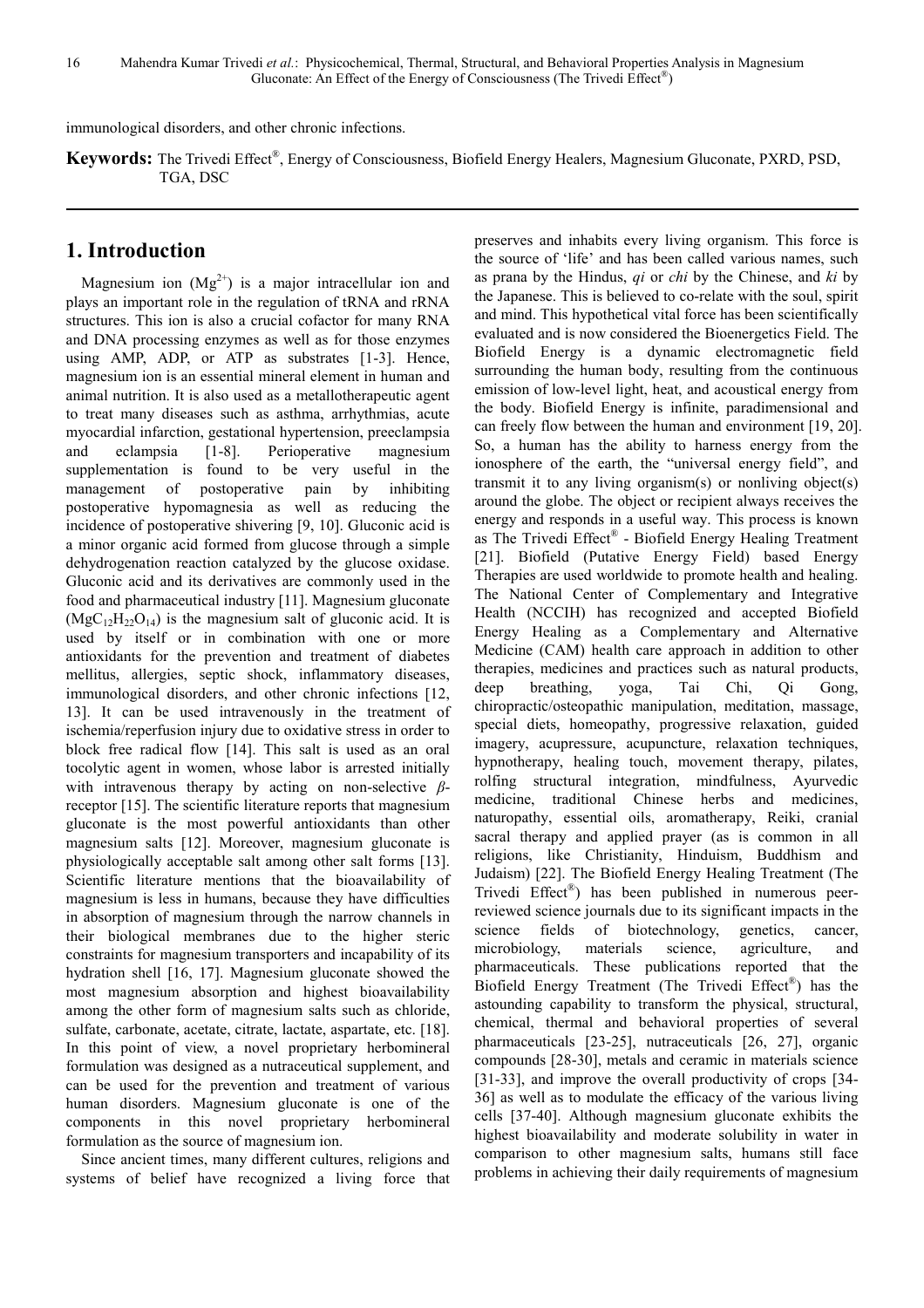[41]. The physical and chemical properties such as particle size, crystalline structure, crystallite size, surface area, etc. of a pharmaceutical have a direct influence on the absorption, dissolution, and bioavailability of the drug [42]. The stability of a solid drug with respect to the atmospheric conditions is very important to the pharmaceutical industry during processing, formulation, storage, and packaging in order to achieve better therapeutic efficacy [43]. Biofield Energy Treatment (The Trivedi Effect®) has been reported to change the particle/crystallite size, specific surface area, chemical and thermal behavior of an atom/ion through the possible mediation of neutrinos [44]. By considering these aspects, the physicochemical, structural, thermal and behavioral properties of the Biofield Energy Treated and the untreated magnesium gluconate were studied using various analytical techniques including powder X-ray diffraction (PXRD), particle size distribution (PSD) analysis, Fourier transform infrared (FT-IR) spectrometry, ultraviolet-visible (UV-vis) spectroscopy, thermogravimetric analysis (TGA), and differential scanning calorimetry (DSC).

# **2. Materials and Methods**

### *2.1. Chemicals and Reagents*

Magnesium gluconate hydrate was procured from Tokyo Chemical Industry Co., Ltd. (TCI), Japan. All other chemicals used in the experiment were of analytical grade available in India.

#### *2.2. Biofield Energy Healing Treatment Strategies*

Magnesium gluconate hydrate was one of the components of the new proprietary herbomineral formulation, which was developed by our research team and was used *per se* as the test compound for the current study. The test compound was divided into two parts, one part of the test compound was treated with the Trivedi Effect® by eighteen renowned Biofield Energy Healers and defined as the Trivedi Effect<sup>®</sup> Treated magnesium gluconate, while the second part of the test compound did not receive any sort of treatment and defined as untreated or control magnesium gluconate sample. The Trivedi Effect® Treatment was provided by the group of eighteen renowned Biofield Energy Healers, who participated in this study and performed The Trivedi Effect® - Energy of Consciousness Healing Treatment remotely to the test compound. Eleven Biofield Energy Healers were remotely located in the U.S.A., four remotely located in Canada, one each of the Biofield Energy Healer remotely located in Ireland, United Kingdom, and Russia, performed the Trivedi Effect<sup>®</sup> Treatment remotely to the test compound, while the test compound was located in the research laboratory of GVK Biosciences Pvt. Ltd., Hyderabad, India. This Biofield Treatment was provided for 5 minutes through the Healer's Unique Energy Transmission process remotely to the test compound, which was kept under laboratory conditions. None of the Biofield Energy Healers in this study visited the laboratory in person, nor had any contact with the

compounds. Similarly, the control compound was subjected to "sham" healers for 5 minutes, under the same laboratory conditions. The sham healer did not have any knowledge about the Biofield Energy Treatment. After that, the Biofield Energy Treated and the untreated samples were kept in similar sealed conditions and were characterized thoroughly by PXRD, PSD, FT-IR, UV-visible spectroscopy, TGA, and DSC analysis.

### *2.3. Characterization*

#### *2.3.1. Powder X-ray Diffraction (PXRD) Analysis*

The XRD analysis was performed on PANalytical X'pert Pro powder X-ray diffractometer system. The control and Biofield Energy Treated samples were prepared taking 500.15 and 500.18 mg respectively. The X-ray of wavelength 1.54056 Å was used. The data was collected in the form of a chart of the Bragg angle (2θ) *vs.* intensity, and a detailed table containing information on peak intensity counts, d value  $(\hat{A})$ , relative intensity  $(\% )$ , full width half maximum (FWHM)  $(\theta^{\circ})$ . From the XRD results, the crystallite size (G) was calculated using X'pert data collector and X'pert high score plus processing software. The average size of crystallite (G) was calculated from the Scherrer equation [45]. The method was based on the width of the diffraction patterns obtained in the X-ray reflected the crystalline region. The average size of the crystallite (G) was calculated by using the following equation 1:

$$
G = k\lambda(bCos\theta)
$$
 (1)

Where, k is the equipment constant (0.5),  $\lambda$  is the X-ray wavelength (0.154 nm); b in radians is the full-width at half of the peaks and  $\theta$  the corresponding Bragg angle.

Percent change in crystallite size (G) was calculated using the following equation 2:

% change in crystallite size = 
$$
\frac{[G_{\text{Treated}} - G_{\text{Control}}]}{G_{\text{Control}}} \times 100
$$
 (2)

Where,  $G_c$  and  $G_t$  denote the crystallite size of the control and Biofield Energy Treated samples, respectively.

#### *2.3.2. Particle Size Distribution (PSD) Analysis*

The average particle size and particle size distribution were analyzed using Malvern Mastersizer 2000, UK, with a detection range from 0.01 µm to 3000 µm. The sample unit was filled with dispersant medium and operated the stirrer at 2500 rpm. Alignment of the optics was done and taken the background measurement. After the background measurement, the sample was added in to the sample unit with constant monitoring of the obscuration. When the obscuration of the sample reached in between 15% and 20%, further addition of the sample stopped. When the obscuration was stable, the measurement was taken twice and the average was taken of the two measurements. The average histogram of the two measurements was recorded. The printout of the average histogram of the two measurements were documented in this study. Along with histogram, the data was presented in a table format which includes particle size  $(\mu m)$ .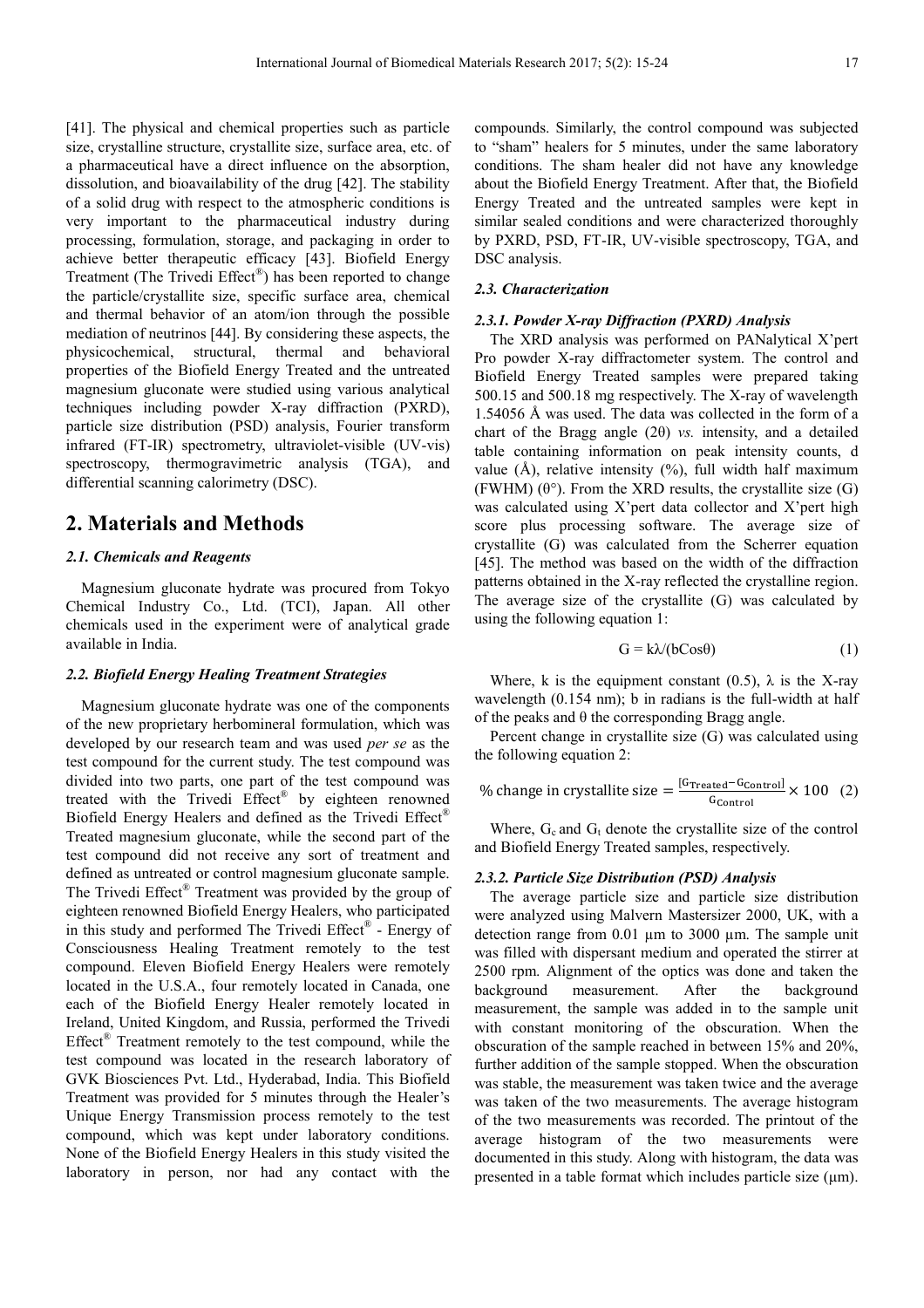Also, the values at below 10% level  $(d_{10})$ , 50% level  $(d_{50})$ , and 90% level  $(d_{90})$  were calculated from the histogram, and the calculations such as surface area  $(m^2/g)$  were done by using Mastersizer 2000 software. Percent change in particle size (d) for at below 10% level  $(d_{10})$ , 50% level  $(d_{50})$ , and 90% level  $(d_{90})$  was calculated using following equation 3:

% change in particle size = 
$$
\frac{\text{[dTreated – dControl]}{\text{d}_{\text{Control}}}} \times 100
$$
 (3)

Where,  $d_{\text{Control}}$  and  $d_{\text{Treated}}$  are the particle size ( $\mu$ m) for at below 10% level (d<sub>10</sub>)<sub>,</sub> 50% level (d<sub>50</sub>), and 90% level (d<sub>90</sub>) of the control and Biofield Energy Treated samples, respectively.

Percent change in surface area (S) was calculated using following equation 4:

% change in surface area = 
$$
\frac{\text{[STreated-SControl]}}{\text{Scontrol}} \times 100 \tag{4}
$$

Where,  $S_{Control}$  and  $S_{Treated}$  are the surface area of the control and Biofield Energy Treated samples, respectively.

#### *2.3.3. Fourier Transform Infrared (FT-IR) Spectroscopy*

The FT-IR spectroscopy of the magnesium gluconate was performed using Spectrum Two (Perkin Elmer, USA) Fourier Transform Infrared Spectrometer with the frequency range of 400-4000 cm-1 by using pressed KBr disk technique.

#### *2.3.4. Ultraviolet-Visible (UV-Vis) Spectroscopy*

The UV-Vis spectral analysis was carried out using Shimadzu UV-2450 with UV Probe, Japan. The spectrum was recorded using 1 cm quartz cell with a slit width of 1.0 nm. The wavelength ranges chosen for recording the spectra was 190-800 nm. The absorbance spectra (in the range of 0.2 to 0.9) and absorbance maximum  $(\lambda_{\text{max}})$  were recorded.

### *2.3.5. Thermogravimetric Analysis (TGA)/ Differential Thermogravimetric (DTG) Analysis*

The analysis was performed using Instrument TGA Q50

% change in Latent heat of fusion = 
$$
\frac{[AH_{Treated} - A H_{Control}]}{A H_{central}} \times 100
$$
 (7)

Where,  $\Delta H_{\text{Control}}$  and  $\Delta H_{\text{Treated}}$  are the latent heat of fusion of the control and Biofield Energy Treated samples, respectively.

## **3. Results and Discussions**

#### *3.1. Powder X-ray Diffraction (PXRD) Analysis*

The PXRD diffractograms showed sharp and intense peaks in the control and Biofield Energy Treated magnesium gluconate and no broadening of the peaks were evident (Figure 1), which suggested that the samples are crystalline in nature. PXRD data such as the Bragg angle (2θ), relative (TA Instruments, USA) thermo gravimetric analysis at a heating rate of 10ºC/min from room temperature *i.e.* 25°C to 900°C in a nitrogen atmosphere. A total of 9 mg of sample was weighed in a platinum crucible. In TGA, the weight loss for each step was recorded in gram as well as in percent loss with respect to the initial weight. Also, the onset, endset, and peak temperatures for each step were recorded in TGA. In DTG, the onset, endset, peak temperature, integral area of the peak, and change in heat (J/g) of each peak were recorded. Percent change in weight loss (W) was calculated using the following equation 5:

% change in weight loss = 
$$
\frac{[W_{\text{Treated}} - W_{\text{Control}}]}{W_{\text{Control}}} \times 100
$$
 (5)

Where,  $W_{Control}$  and  $W_{Treated}$  are the weight loss of the control and Biofield Energy Treated samples, respectively.

#### *2.3.6. Differential Scanning Calorimetry (DSC) Analysis*

The analysis was performed using the DSC Q20 (TA Instruments, USA) Differential Scanning Calorimeter. A total of 3.00 mg of the sample was weighed and sealed in aluminum pans and equilibrated at 25°C and heated up to 450°C at the heating rate of 10°C/min under the nitrogen gas as purge atmosphere with the flow rate of 50 mL/min. The values for onset, endset, peak temperature, peak height (mJ or mW), peak area, and change in heat  $(J/g)$  for each peak were recorded. Percent change in melting point (T) was calculated using the following equation 6:

% change in melting point = 
$$
\frac{[{\rm Tr}_\text{reated} - {\rm T}_{\rm Control}]}{\rm T}_{\rm Control} \times 100 \tag{6}
$$

Where,  $T_{Control}$  and  $T_{Treated}$  are the melting point of the control and Biofield Energy Treated samples, respectively.

Percent change in latent heat of fusion (∆H) was calculated using following equation 7:

\n AHcontrol  
\n intensity (%, full width half maximum (FWHM) (θ°), and  
\n crystallite size (G) for the control and Biofield Energy  
\n Treated magnesium gluonate are presented in Table 1. The  
\n crystallite size was calculated using Scherrer equation [45].  
\n Table 1 displays the changes of the crystallite size and  
\n relative intensities along with other XRD peaks in the  
\n Biofield Energy Treated magnesium gluonate compared  
\n with the control sample. The most intense peak was observed  
\n at 2θ equal to 
$$
5.36^{\circ}
$$
 and  $18.75^{\circ}$  in control and Biofield  
\n Energy Treated samples, respectively (Figure 1, Table 1).\n

Besides, the relative intensities of other peaks were also

altered compared with the control sample.

*Table 1. PXRD data of the control and Biofield Energy Treated magnesium gluconate.* 

| Entry No. | $(^{\circ}2\theta)$<br>Bragg angle |                                     |         | <b>Relative Intensity (%)</b> |         | $(^{\circ}2\theta)$<br>FWHM |          | Crvstallite size (G. nm) |                    |
|-----------|------------------------------------|-------------------------------------|---------|-------------------------------|---------|-----------------------------|----------|--------------------------|--------------------|
|           | <i>≥</i> ontrol                    | <b>CONTRACTOR</b><br><b>Treated</b> | Control | Treated                       | `ontrol | <b>CONTINUES</b><br>Treated | .`ontrol | <b>Treated</b>           | % change           |
|           | $\sim$ 0.4<br>5.36                 | 525<br>J.JJ                         | 00.00   | 75<br>07<br>01.13             | 1171    | 0.1506                      | 37.63    | 29.26                    | .22.24<br>$-LL.L.$ |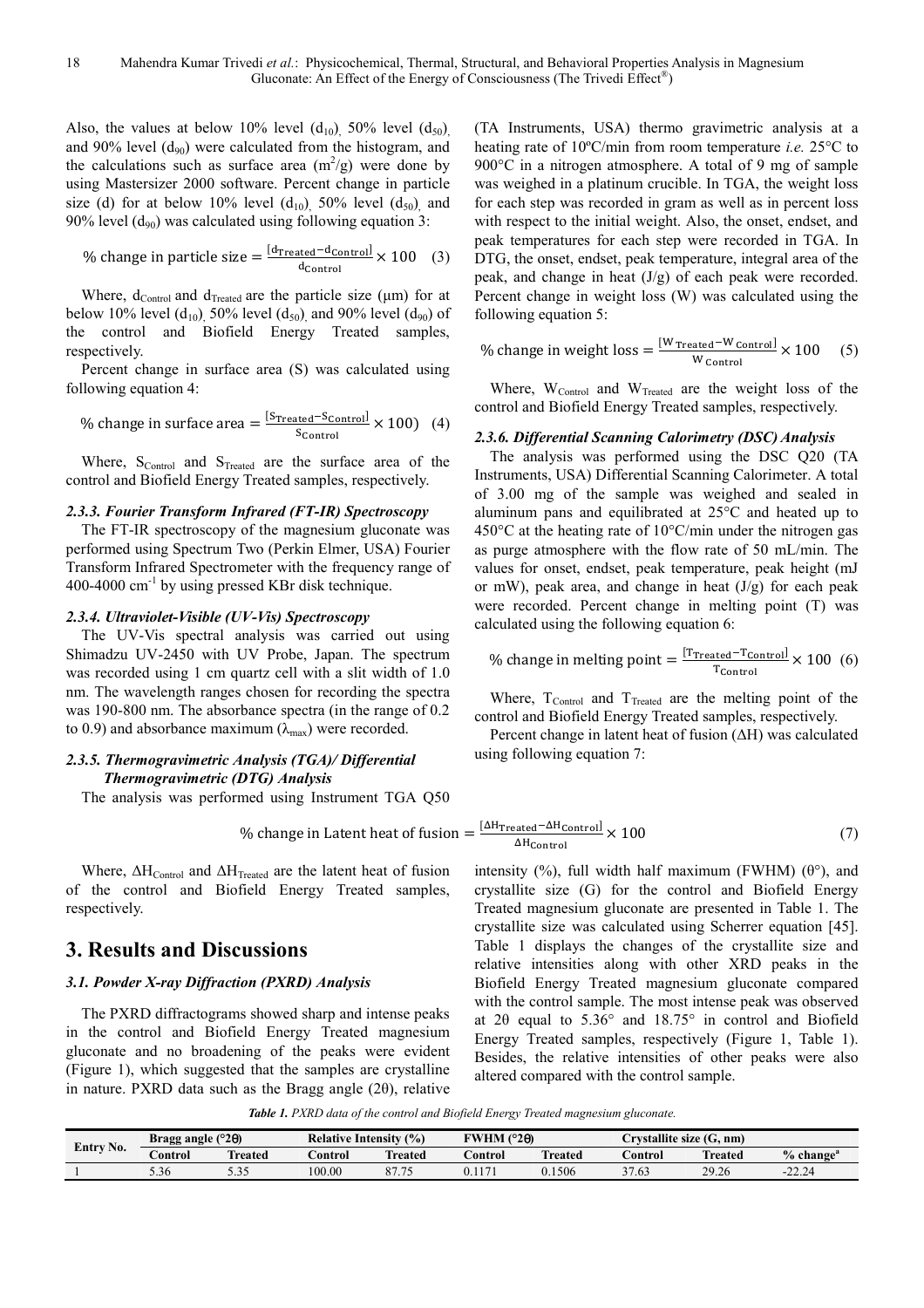| Entry No. | Bragg angle $(^{\circ}2\theta)$ |                | <b>Relative Intensity (%)</b> |                | FWHM $(^{\circ}2\theta)$ |                |         | Crystallite size (G, nm) |                         |
|-----------|---------------------------------|----------------|-------------------------------|----------------|--------------------------|----------------|---------|--------------------------|-------------------------|
|           | Control                         | <b>Treated</b> | Control                       | <b>Treated</b> | Control                  | <b>Treated</b> | Control | <b>Treated</b>           | $%$ change <sup>a</sup> |
|           | 10.16                           | 10.15          | 36.90                         | 41.10          | 0.1673                   | 0.2175         | 26.41   | 20.32                    | $-23.06$                |
| 3         | 14.18                           | 14.16          | 49.72                         | 54.51          | 0.1506                   | 0.2007         | 29.45   | 22.10                    | $-24.96$                |
| 4         | 16.11                           | 16.11          | 35.03                         | 32.18          | 0.1338                   | 0.1338         | 33.23   | 33.23                    | 0.00                    |
| 5         | 18.24                           | 18.23          | 68.25                         | 80.57          | 0.1840                   | 0.1338         | 24.23   | 33.32                    | 37.52                   |
| 6         | 18.77                           | 18.75          | 91.17                         | 100.00         | 0.1506                   | 0.1506         | 29.63   | 29.62                    | $-0.03$                 |
|           | 19.33                           | 19.35          | 76.94                         | 96.59          | 0.1171                   | 0.1673         | 38.13   | 26.69                    | $-30.00$                |
| 8         | 22.67                           | 22.67          | 62.75                         | 71.48          | 0.1673                   | 0.1506         | 26.84   | 29.81                    | 11.07                   |
| 9         | 23.91                           | 23.90          | 61.95                         | 78.31          | 0.1004                   | 0.1171         | 44.82   | 38.43                    | $-14.26$                |
| 10        | 27.66                           | 27.64          | 47.12                         | 62.60          | 0.2175                   | 0.1338         | 20.84   | 33.88                    | 62.57                   |
| 11        | 29.62                           | 29.62          | 42.64                         | 50.94          | 0.1004                   | 0.1673         | 45.36   | 27.22                    | $-39.99$                |
| 12        | 36.00                           | 35.99          | 38.29                         | 47.81          | 0.1673                   | 0.2007         | 27.67   | 23.07                    | $-16.62$                |
| 13        | 39.90                           | 39.90          | 39.97                         | 52.97          | 0.1506                   | 0.1171         | 31.10   | 40.00                    | 28.62                   |
| 14        | 40.71                           | 40.71          | 45.52                         | 56.37          | 0.1506                   | 0.2007         | 31.18   | 23.40                    | $-24.95$                |
| 15        | Average crystallite size        |                |                               |                |                          |                | 32.02   | 28.91                    | $-9.71$                 |

FMHM: Full width at half maximum, <sup>a</sup>denotes the percentage in the crystallite size of the Biofield Energy Treated sample with respect to the control sample.

The crystallite size values of the Biofield Energy Treated sample at 2θ equal to nearly 5.4°, 10.2°, 14.2°, 19.3°, 23.9°, 29.6°, 36.0°, and 40.7° (Table 1, entry 1-3, 7, 9, 11, 12, and 14) were significantly decreased from 14.26% to 39.99% compared with the control sample. Consequently, the crystallite size values of the Biofield Energy Treated sample at 2θ equal to nearly 16.1° and 18.8° (Table 1, entry 4 and 6) were remained unchanged compared with the control sample. The crystallite sizes of the Biofield Energy Treated sample at 2θ equal to nearly 18.2°, 22.7°, 27.7°, and 39.9° (Table 1, entry 5, 8, 10, and 13) were significantly increased from 11.07% to 62.57% compared with the control sample. The average crystallite size was significantly decreased in the Biofield Energy Treated magnesium gluconate by 9.71% as compared to the control sample.



*Figure 1. X-ray diffractograms of the control and Biofield Energy Treated magnesium gluconate.* 

It has been reported that the changes in the XRD patterns, such as crystallite size and relative intensities, indicated the modification of the crystal morphology as well as the proof of polymorphic transition [46, 47]. As the crystal morphology of the Biofield Energy Treated sample was altered compared with the control sample, the Biofield

Energy Treated sample might be a new polymorphic form of magnesium gluconate. The crystal pattern, size and even polymorphic form of a pharmaceutical play important roles in drug solubility, dissolution and bioavailability. It has been reported in the literature that the alteration in crystal morphology has significant impact on the *in vitro* dissolution rate, with potential for enhancing the bioavailability [43]. So, it can be concluded that the Biofield Energy Healing Treatment might be a very useful method for enhancing the bioavailability of magnesium gluconate.

#### *3.2. Particle Size Distribution (PSD) Analysis*

The particle size of both the control and Biofield Energy Treated magnesium gluconate were investigated, and the results are shown in Table 2. The particle size of the Biofield Energy Treated sample at  $d_{10}$ ,  $d_{50}$ , and  $d_{90}$  values was increased significantly by 5.36%, 23.10% and 11.11%, respectively compared with the control sample. The surface area the control and Biofield Energy Treated sample was observed as 0.41 m<sup>2</sup>/g and 0.37 m<sup>2</sup>/g, respectively (Table 2). The surface area of the Biofield Energy Treated sample was decreased by 9.76% compared to the control sample.

*Table 2. Particle size data (d10, d50 and d90) and surface area of the control and Biofield Energy Treated magnesium gluconate.* 

| <b>Test Item</b>           | $d_{10} (\mu m)$ | $d_{50} (\mu m)$ | $d_{90}(\mu m)$ | Surface area<br>$(m^2/g)$ |
|----------------------------|------------------|------------------|-----------------|---------------------------|
| Control                    | 5.97             | 32.95            | 166.68          | 0.41                      |
| Biofield Energy<br>Treated | 6.29             | 40.56            | 185.20          | 0.37                      |
| $%$ change <sup>a</sup>    | 5.36             | 23.10            | 11.11           | $-9.76$                   |

<sup>a</sup> denotes the percentage change in the particle size data  $(d_{10}, d_{50})$  and  $d_{90}$ ) and surface area of the Biofield Energy Treated sample with respect to the control sample.

Particle size and the surface area have a major effect on dissolution of a compound in a solvent, because the surface energy influenced by surface area and chemical affinity is the driving factor for dissolution efficiency [48-50]. Kale *et al*. [51] reported that introduction of the external force leads to the transform the fine particles into larger particles. The various reasons to increase the particle size are enhanced the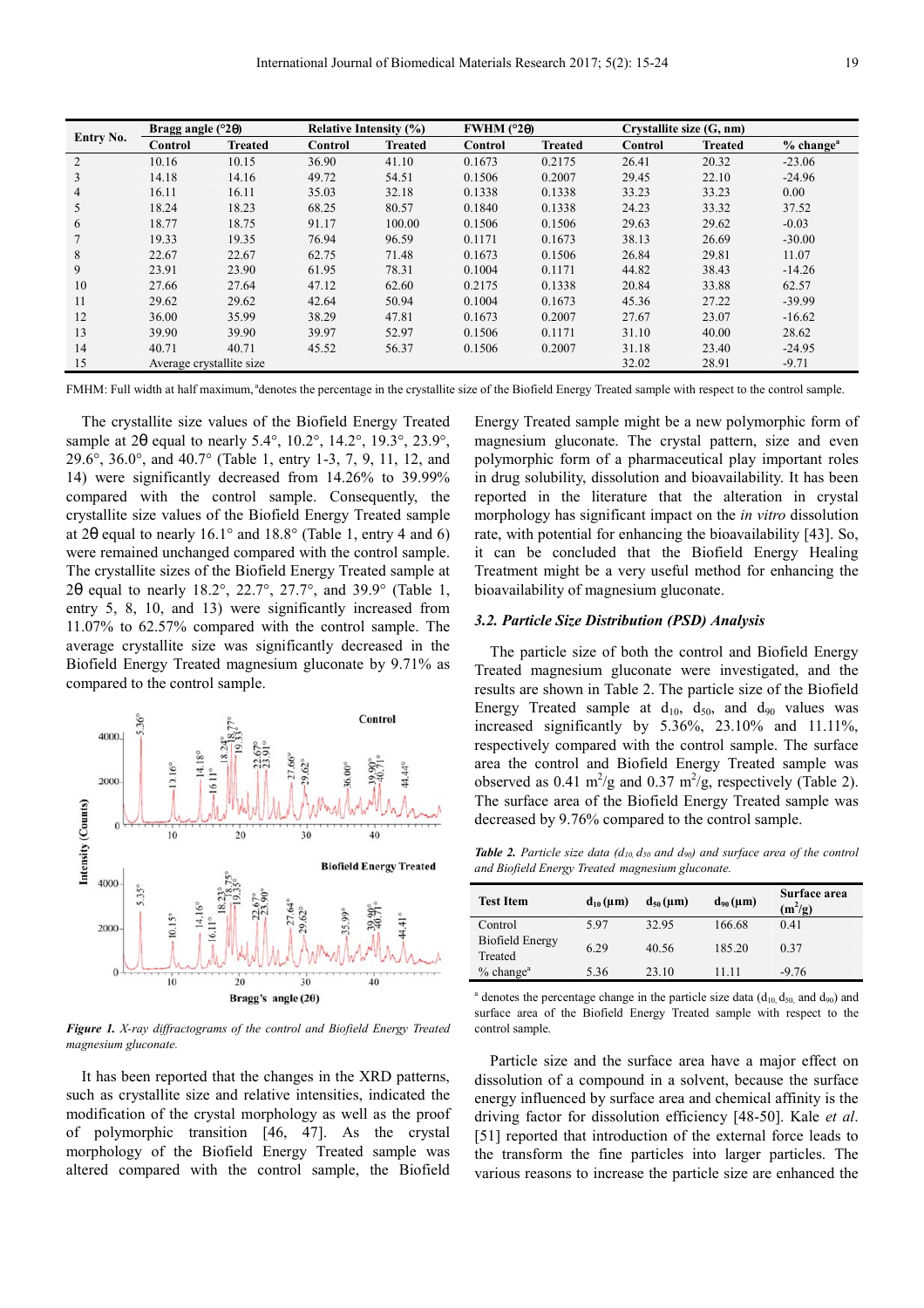powder flowability, improved product shape and appearance [51]. It is presumed that the Biofield Energy Healing Treatment (*i.e.* consider as external force) might improve the powder flowability, shape and appearance of magnesium gluconate. PXRD data also supported that the Biofield Energy Healing Treatment could alter the size, shape, and appearance of magnesium gluconate.

### *3.3. Fourier Transform Infrared (FT-IR) Spectroscopy*

The FT-IR spectra of the control and Biofield Energy Treated magnesium gluconate are represented in Figure 2. A broad band with high intensity in the range from 3200 to  $3600 \text{ cm}^{-1}$  centroid at 3398 cm<sup>-1</sup> was observed in both spectra of the control and Biofield Energy Treated samples (Figure 2). This peak was attributed to the stretching vibrations of hydroxyl groups originating from the water present in magnesium gluconate. The bands of stretching vibrations of the primary and secondary hydroxyl groups from the gluconate part of the compound appeared in this region. These bands were remained invisible due to the intensive broad band of water [52].



*Figure 2. FT-IR spectra of the control and Biofield Energy Treated magnesium gluconate.* 

The absorption peaks for the deformation vibration of the hydroxyl groups in the plane  $\delta$ (OH) and out-of-plane γ(OH) that indicate the presence of primary and secondary hydroxyl groups were observed at  $1433 \text{ cm}^{-1}$  and  $577 \text{ cm}^{-1}$ , respectively in the spectra of both the control and Biofield Energy Treated magnesium gluconate. The FT-IR spectra of the control and Biofield Energy Treated magnesium gluconate samples showed C-H stretching at  $2933 \text{ cm}^{-1}$  and 1380  $\text{cm}^{-1}$ . A very sharp and intensive band at 1605  $\text{cm}^{-1}$  for C=O stretching vibration of a carbonyl group of carboxylate anion was observed in the spectra of both the control and Biofield Energy Treated magnesium gluconate. The band of the C-O stretching vibrations of the primary alcohol group was perceived at  $1056 \text{ cm}^{-1}$  in the spectra of both the control and Biofield Energy Treated magnesium gluconate. The FT-IR analysis indicated that there was no significant alteration

of the characteristic peaks for the functional groups. Hence, it can be concluded that the structure of the magnesium gluconate remained the same in both the Biofield Energy Treated and control samples.

#### *3.4. Ultraviolet-Visible (UV-Vis) Spectroscopy*

The UV-vis spectra of both the control and Biofield Energy Treated samples of magnesium gluconate showed that the wavelength for the maximum absorbance at 198 nm  $(λ<sub>max</sub>)$  (Figure 3).



*Figure 3. UV-vis spectra of the control and Biofield Energy Treated magnesium gluconate.* 

The peak at 198 nm showed a minor shift of absorbance maxima from 2.2291 in the control sample to 2.2553 in the Biofield Energy Treated sample. The UV absorbance happens due to the different types of energy transitions from the singlet to the singlet excited state such as  $\sigma \rightarrow \sigma^*$ , n $\rightarrow \pi^*$ , and  $\pi \rightarrow \pi^*$ , These types of electronic transitions are occurred when the difference in energy between the lowest unoccupied molecular orbital (LUMO) and the highest occupied molecular orbital (HOMO) is significantly higher than the activation energy of the compound [53]. As there was no significant alternation in the  $\lambda_{\text{max}}$  of the Biofield Energy Treated sample compared with the control, it is inferred that the structural configuration or activation energy of the Biofield Energy Treated sample was not different from the control sample.

### *3.5. Thermogravimetric Analysis (TGA)/ Differential Thermogravimetric (DTG) Analysis*

The TGA thermograms of both the control and Biofield Energy Treated samples exhibited three steps of thermal degradation (Figures 4 and Table 3). The control sample lost their weight by 2.85%, 37.91%, and 42.44% in the  $1^{st}$ ,  $2^{nd}$ and 3rd steps of degradation, respectively (Table 3). Similarly, the Biofield Energy Treated sample was lost weight by 3.75%, 35.04%, and 44.96% in the 1<sup>st</sup>, 2<sup>nd</sup> and 3<sup>rd</sup> steps of degradation, respectively (Table 3). The weight loss of the Biofield Energy Treated sample in the first and third steps of degradation was increased by 31.58% and 5.94%, respectively, whereas in the second step of degradation, the weight loss was decreased by 7.57% compared with the control sample. The overall weight loss was 83.20% and 83.75% in the control and Biofield Energy Treated samples, respectively from their original total weight during this process (Figure 4). The total weight loss was slightly increased by 0.66% in the Biofield Energy Treated sample compared with the control sample. The DTG thermograms of the control and Biofield Energy Treated samples disclosed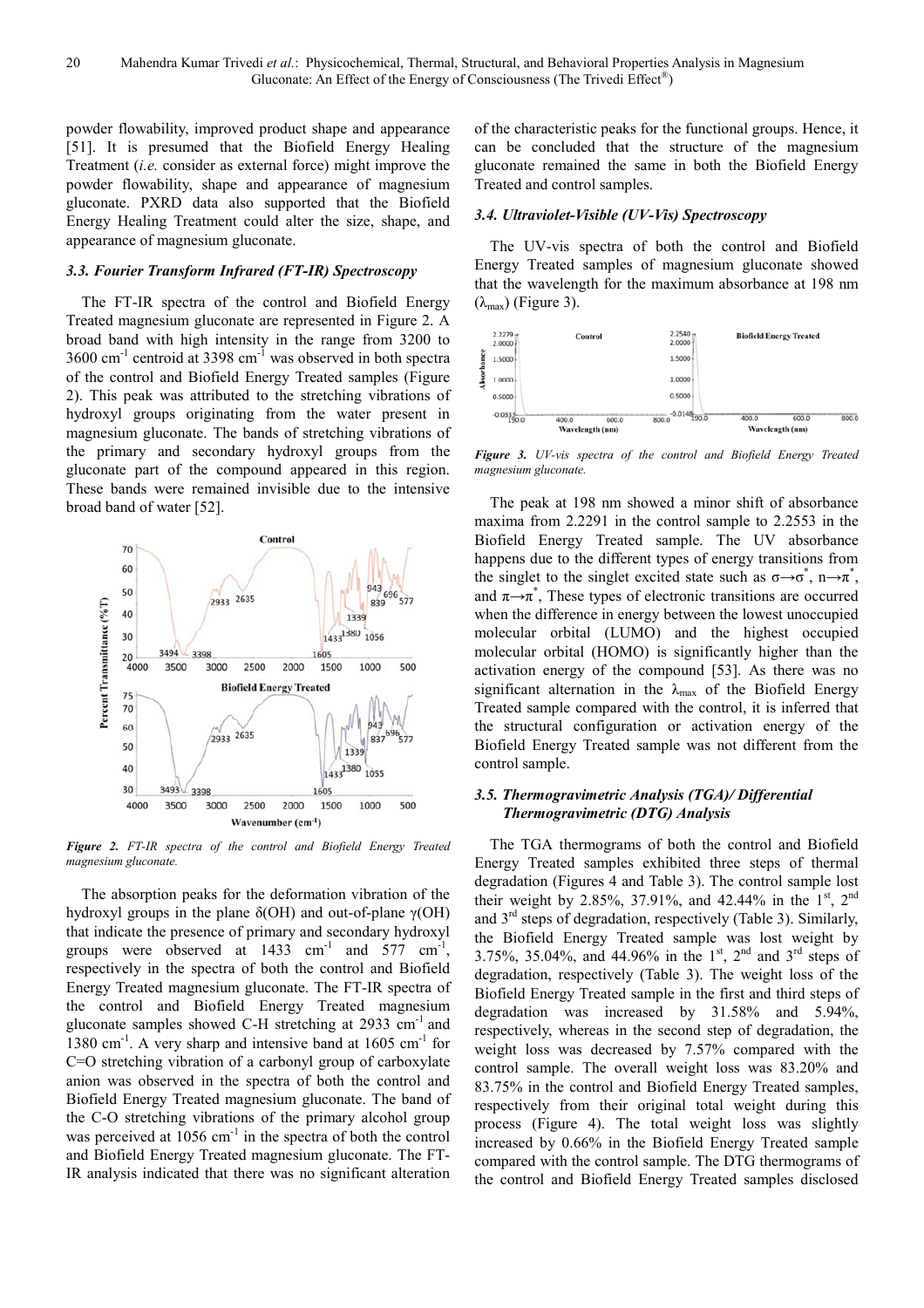maximum temperature  $(T_{\text{max}})$  at 244.81°C and 243.71°C, respectively (Figure 5). The onset degradation temperature was at 232.38°C for control, and 232.45°C for the Biofield Energy Treated sample. The end-set degradation temperature was observed at 272.12°C for the control sample and 276.56°C for the Biofield Energy Treated sample, respectively. The DTG analysis indicated that the decomposition temperature of the Biofield Energy Treated magnesium gluconate was altered compared with the control sample. Overall, TGA/DTG revealed that the weight loss of the Biofield Energy Treated magnesium gluconate and maximum temperature during the thermal degradation process were changed compared with the control sample.

*Table 3. Thermal degradation steps of the control and Biofield Energy Treated magnesium gluconate.* 

|                           | Temperature $(^{\circ}C)$ |         | % Weight loss |                |                       |  |
|---------------------------|---------------------------|---------|---------------|----------------|-----------------------|--|
| S. No.                    | Control                   | Treated | Control       | <b>Treated</b> | % Change <sup>a</sup> |  |
| $1st$ step of degradation | 151.63                    | 155.49  | 2.85          | 3.75           | 31.58                 |  |
| $2nd$ step of degradation | 260.56                    | 252.06  | 37.91         | 35.04          | $-7.57$               |  |
| $3rd$ step of degradation | 896.09                    | 895.61  | 42.44         | 44.96          | 5.94                  |  |
| Total                     |                           |         | 83.20         | 83.75          | 0.66                  |  |

<sup>a</sup>denotes the percentage change in the weight loss of the Biofield Energy Treated sample with respect to the control sample.



*Figure 4. TGA thermograms of the control and Biofield Energy Treated magnesium gluconate.* 



*Figure 5. DTG thermograms of the control and Biofield Energy Treated magnesium gluconate.* 

### *3.6. Differential Scanning Calorimetry (DSC) Analysis*

The DSC thermograms of the control and Biofield Energy Treated samples of magnesium gluconate are shown in Figure 6. The melting point of the Biofield Energy Treated sample (170.29°C) was decreased slightly by 0.31% compared with the control sample (169.76°C). The latent heat of fusion (∆H) of the control and Biofield Energy Treated samples were 298.8 J/g and 311.3 J/g, respectively. The latent heat of fusion (∆H) was increased by 4.18% in the Biofield Energy Treated sample compared with the control sample. The data indicated that the Biofield Energy Treated magnesium gluconate needs more energy in the form of latent heat of fusion in order to undergo the process of melting after the Biofield Energy Treatment. It is presumed that the Biofield Energy Treatment might induce the intermolecular force in the Biofield Energy Treated magnesium gluconate, which possibly induced the heat change. It is also hypothesized that the Biofield Energy Treatment may cause emission of less energy during the phase transition from solid state to the liquid state, and that might be lead to increase in ∆H in the Biofield Energy Treated sample compared with the control sample.

*Table 4. The latent heat of fusion (J/G) and melting point (°C) values of the control and Biofield Energy magnesium gluconate.* 

| <b>Sample</b>           | Latent heat of fusion ( $\Delta H$ ) J/g | <b>Onset melting temperature</b><br>$\Gamma_{\rm onset}$ ) °C | Peak melting<br>temperature $(T_{peak})$ °C | <b>Endset melting</b><br>temperature ( $T_{\text{endset}}$ ) °C |  |
|-------------------------|------------------------------------------|---------------------------------------------------------------|---------------------------------------------|-----------------------------------------------------------------|--|
| Control                 | 298.80                                   | 159.45                                                        | 170.29                                      | 188.06                                                          |  |
| Biofield Energy Treated | 311.30                                   | 157.40                                                        | 169.76                                      | 188.06                                                          |  |
| $%$ Change <sup>a</sup> | 4.18                                     | $-1.29$                                                       | $-0.31$                                     | 0.00                                                            |  |

T<sub>onset</sub>: Onset melting temperature, T<sub>peak</sub>: Peak melting temperature, T<sub>endset</sub>: Endset melting temperature, ∆H: Latent heat of fusion, <sup>a</sup> denotes the percentage change of the Biofield Energy Treated sample with respect to the control sample.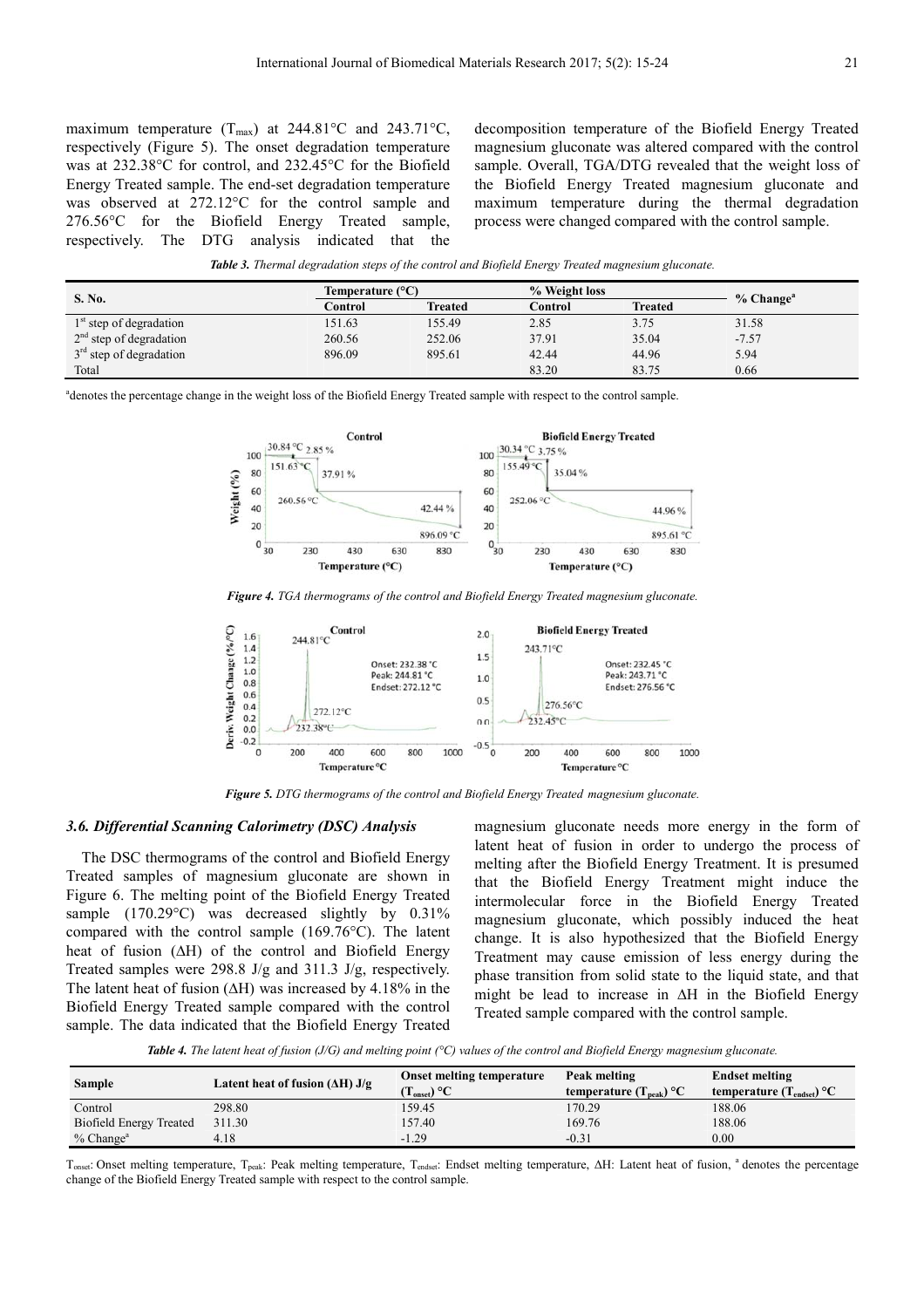

*Figure 6. DSC thermograms of the control and Biofield Energy Treated magnesium gluconate.* 

# **4. Conclusions**

The current study anticipated the notable impact of The Trivedi Effect® - Energy of Consciousness Healing Treatment on the physicochemical, thermal, structural, and behavioral properties of magnesium gluconate. The PXRD analysis exhibited that the crystallite size of the Trivedi Effect<sup>®</sup> Energy Treated sample was significantly altered from -39.99% to 62.57% compared with the control sample. The average crystallite size of the Biofield Energy Treated magnesium gluconate was decreased in the by 9.70% compared with the control sample. This result indicated the significant alteration of the crystal morphology of the treated sample compared with the control sample. Particle size of the treated sample at  $d_{10}$ ,  $d_{50}$ , and  $d_{90}$  value was significantly increased by 5.36%, 23.10% and 11.11%, respectively compared with the control sample. The surface area of the treated sample was significantly decreased by 9.76% compared to the control sample. The TGA data revealed three steps of degradation process and the weight loss of the first and third steps of degradation in the treated sample was increased by 31.58% and 5.94%, respectively, whereas in the second step of degradation, the weight loss was decreased by 7.57% compared with the control sample. The melting point of the control and treated samples were at 170.29°C and 169.76°C, respectively. Consequently, the latent heat of fusion of the treated sample was increased by  $4.18\%$ compared with the control sample. Therefore, the treated magnesium gluconate would be a new polymorphic form, which might have the better powder flowability and longterm storage stability compared with the control sample. Thus, The Trivedi Effect® - Energy of Consciousness Healing Treatment, could be a useful approach in the design of better nutraceutical and/or pharmaceutical formulations that can offer significant therapeutic responses against various diseases such as diabetes mellitus, allergies and septic shock; stress-related disorders like sleep disorder, insomnia, anxiety, depression, Attention Deficit Disorder (ADD), Attention Deficit Hyperactive Disorder (ADHD), mental restlessness (mind chattering), brain frog, low libido, impotency, lack of motivation, mood swings, fear of the future, confusion, migraines, headaches, forgetfulness, overwhelm, loneliness, worthlessness, indecisiveness, frustration, irritability, chronic fatigue, obsessive/compulsive behavior and panic attacks;

inflammatory diseases and immunological disorders like Lupus, Systemic Lupus Erythematosus, Hashimoto Thyroiditis, Type 1 Diabetes, Asthma, Chronic peptic ulcers, Tuberculosis, Hepatitis, Chronic active hepatitis, Celiac Disease (gluten-sensitive enteropathy), Addison Disease, Crohn's disease, Graves' Disease, Pernicious and Aplastic Anemia, Sjogren Syndrome, Irritable Bowel Syndrome (IBS), Multiple Sclerosis, Rheumatoid arthritis, Chronic periodontitis, Ulcerative colitis, Chronic sinusitis, Myasthenia Gravis, Atherosclerosis, Vasculitis, Dermatitis, Diverticulitis, Rheumatoid Arthritis, Reactive Arthritis, Alopecia Areata, Psoriasis, Scleroderma, Fibromyalgia, Chronic Fatigue Syndrome and Vitiligo; aging-related diseases like cardiovascular disease, arthritis, cancer, Alzheimer's disease, dementia, cataracts, osteoporosis, diabetes, hypertension, glaucoma, hearing loss, Parkinson's Disease, Huntington's Disease, Prion Disease, Motor Neurone Disease, Spinocerebellar Ataxia, Spinal muscular atrophy, Amyotrophic lateral sclerosis, Friedreich's Ataxia and Lewy Body Disease; chronic infections and much more.

### **Abbreviations**

DSC: Differential scanning calorimetry, FT-IR: Fourier transform infrared spectroscopy, FWHM: Full width half maximum, G: Crystallite size, HOMO: Highest energy occupied molecular orbital, LUMO: Lowest energy unoccupied molecular orbital, TGA: Thermal gravimetric analysis,  $T_{onset}$ : Onset melting temperature,  $T_{peak}$ : Peak melting temperature, T<sub>endset</sub>: Endset melting temperature, ∆H: Latent heat of fusion, UV-vis: Ultraviolet-visible spectroscopy, PSD: Particle size distribution; PXRD: Powder X-ray diffraction.

## **Acknowledgements**

The authors are grateful to GVK Biosciences Pvt. Ltd., Trivedi Science, Trivedi Global, Inc. and Trivedi Master Wellness for their assistance and support during this work.

# **References**

[1] Swaminathan R (2003) Magnesium metabolism and its disorders. Clin Biochem Rev 24: 47-66.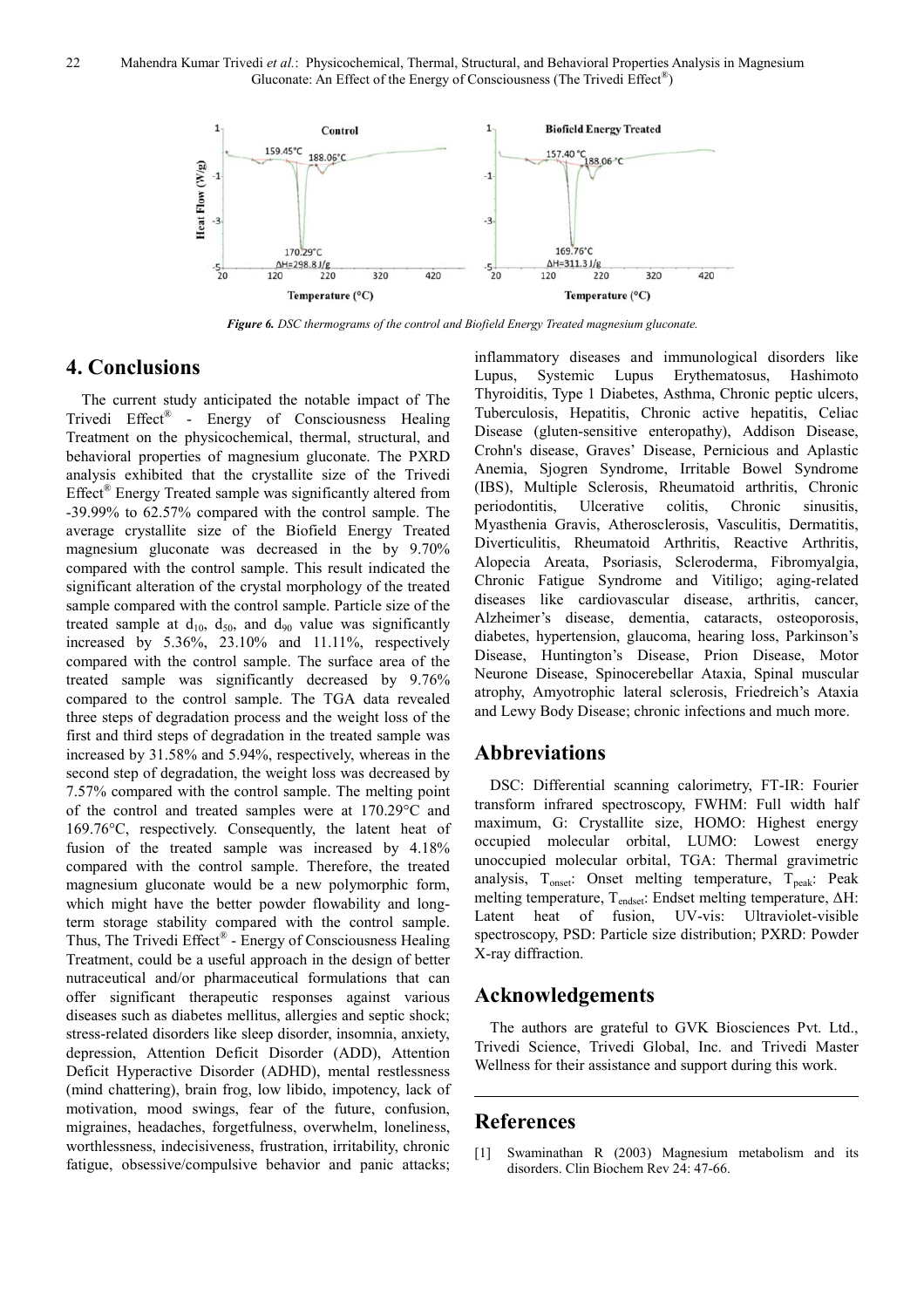- [2] Ronconi L, Sadler PJ (2008) Applications of heteronuclear NMR spectroscopy in biological and medicinal inorganic chemistry. Coordn Chem Rev 252: 2239-2277.
- [3] Trivedi MK, Tallapragada RM, Branton A, Trivedi D, Nayak G, Latiyal O, Jana S (2015) Potential impact of biofield treatment on atomic and physical characteristics of magnesium. Vitam Miner 3: 129.
- [4] Guerrera MP, Volpe SL, Mao JJ (2009) Therapeutic uses of magnesium. Am Fam Physician 80: 157-162.
- [5] Gums JG (2004) Magnesium in cardiovascular and other disorders. Am J Health Syst Pharm 61: 1569-1576.
- [6] Purvis JR, Movahed A (1992) Magnesium disorders and cardiovascular diseases. Clin Cardiol 5: 556-568.
- [7] Sales CH, Pedrosa Lde F (2006) Magnesium and diabetes mellitus: Their relation. Clin Nutr 25: 554-562.
- [8] Nageris BI, Ulanovski D, Attias J (2004) Magnesium treatment for sudden hearing loss. Ann Otol Rhinol Laryngol 113: 672-675.
- [9] Lysakowski C, Dumont L, Czarnetzki C, Tramer MR (2007) Magnesium as an adjuvant to postoperative analgesia: A systematic review of randomized trials. Anesth Analg 104: 1532-1539.
- [10] Murphy JD, Paskaradevan J, Eisler LL, Ouanes JP, Tomas VA, Freck EA, Wu CL (2013) Analgesic efficacy of continuous intravenous magnesium infusion as an adjuvant to morphine for postoperative analgesia: A systematic review and metaanalysis. Middle East J Anaesthesiol 22: 11-20.
- [11] Ramachandran S, Fontanille P, Pandey A, Larroche C (2006) Gluconic acid: Properties, applications and microbial production. Food Technol Biotechnol 44: 185-195.
- [12] Fleming TE, Mansmann Jr HC (1999) Methods and compositions for the prevention and treatment of diabetes mellitus. United States Patent 5871769, 1-10.
- [13] Fleming TE, Mansmann Jr HC (1999) Methods and compositions for the prevention and treatment of immunological disorders, inflammatory diseases and infections. United States Patent 5939394, 1-11.
- [14] Weglicki WB (2000) Intravenous magnesium gluconate for treatment of conditions caused by excessive oxidative stress due to free radical distribution. United States Patent 6100297, 1-6.
- [15] Martin RW, Martin JN Jr, Pryor JA, Gaddy DK, Wiser WL, Morrison JC (1988) Comparison of oral ritodrine and magnesium gluconate for ambulatory tocolysis. Am J Obstet Gynecol 158: 1440-1445.
- [16] Jahnen-Dechent W, Ketteler M (2012) Magnesium basics. Clin Kidney J 5: i3-i14.
- [17] Fine KD, Ana CAS, Porter JL, Fordtran JS (1991) Intestinal absorption of magnesium from food and supplements. J Clin Invest 88: 396-402.
- [18] Coudray C, Rambeau M, Feillet-Coudray C, Gueux E, Tressol JC, Mazur A, Rayssiguier Y (2005) Study of magnesium bioavailability from ten organic and inorganic Mg salts in Mgdepleted rats using a stable isotope approach. Magnes Res 18: 215-223.
- [19] Stenger VJ (1999) Bioenergetic fields. Sci Rev Alternative Med 3.
- [20] Rogers, M (1989) "Nursing: A Science of Unitary Human Beings." In J. P. Riehl-Sisca (ed.) Conceptual Models for Nursing Practice. 3<sup>rd</sup> edition. Norwark: Appleton & Lange.
- [21] Warber SL, Cornelio D, Straughn, J, Kile G (2004) Biofield energy healing from the inside. J Altern Complement Med 10: 1107-1113.
- [22] Koithan M (2009) Introducing complementary and alternative therapies. J Nurse Pract 5: 18-20.
- [23] Trivedi MK, Patil S, Shettigar H, Singh R, Jana S (2015) An impact of biofield treatment on spectroscopic characterization of pharmaceutical compounds. Mod Chem Appl 3: 159.
- [24] Trivedi MK, Branton A, Trivedi D, Nayak G, Bairwa K, Jana S (2015) Spectroscopic characterization of disulfiram and nicotinic acid after biofield treatment. J Anal Bioanal Tech 6: 265.
- [25] Trivedi MK, Branton A, Trivedi D, Nayak G, Singh R, Jana S (2015) Physicochemical and spectroscopic characterization of biofield treated butylated hydroxytoluene. J Food Ind Microbiol 1: 101.
- [26] Trivedi MK, Tallapragada RM, Branton A, Trivedi D, Nayak G, Mishra RK, Jana S (2015) Biofield treatment: A potential strategy for modification of physical and thermal properties of gluten hydrolysate and ipomoea macroelements. J Nutr Food Sci 5: 414.
- [27] Trivedi MK, Tallapragada RM, Branton A, Trivedi D, Nayak G, Latiyal O, Jana S (2015) Physical, atomic and thermal properties of biofield treated lithium powder. J Adv Chem Eng 5: 136.
- [28] Trivedi MK, Branton A, Trivedi D, Nayak G, Bairwa K, Jana S (2015) Fourier transform infrared and ultraviolet-visible spectroscopic characterization of ammonium acetate and ammonium chloride: An impact of biofield treatment. Mod Chem Appl 3: 163.
- [29] Trivedi MK, Branton A, Trivedi D, Nayak G, Latiyal O, Jana S (2015) Evaluation of biofield treatment on atomic and thermal properties of ethanol. Organic Chem Curr Res 4:145.
- [30] Trivedi MK, Branton A, Trivedi D, Nayak G, Singh R, Jana S (2016) Characterization of physical, thermal and spectroscopic properties of biofield treated ortho-toluic acid. J O Heterocyclics 106: 21-28.
- [31] Trivedi MK, Tallapragada RM, Branton A, Trivedi D, Latiyal O, Jana S (2015) Influence of biofield treatment on physical and structural characteristics of barium oxide and zinc sulfide. J Laser Opt Photonics 2: 122.
- [32] Trivedi MK, Nayak G, Patil S, Tallapragada RM, Latiyal O (2015) Evaluation of biofield treatment on physical, atomic and structural characteristics of manganese (II, III) oxide. J Material Sci Eng 4: 177.
- [33] Trivedi MK, Nayak G, Patil S, Tallapragada RM, Latiyal O (2015) Studies of the atomic and crystalline characteristics of ceramic oxide nano powders after bio field treatment. Ind Eng Manage 4: 161.
- [34] Trivedi MK, Branton A, Trivedi D, Nayak G, Bairwa K, Jana S (2015) Physical, thermal, and spectroscopic characterization of biofield energy treated murashige and skoog plant cell culture media. Cell Biology 3: 50-57.